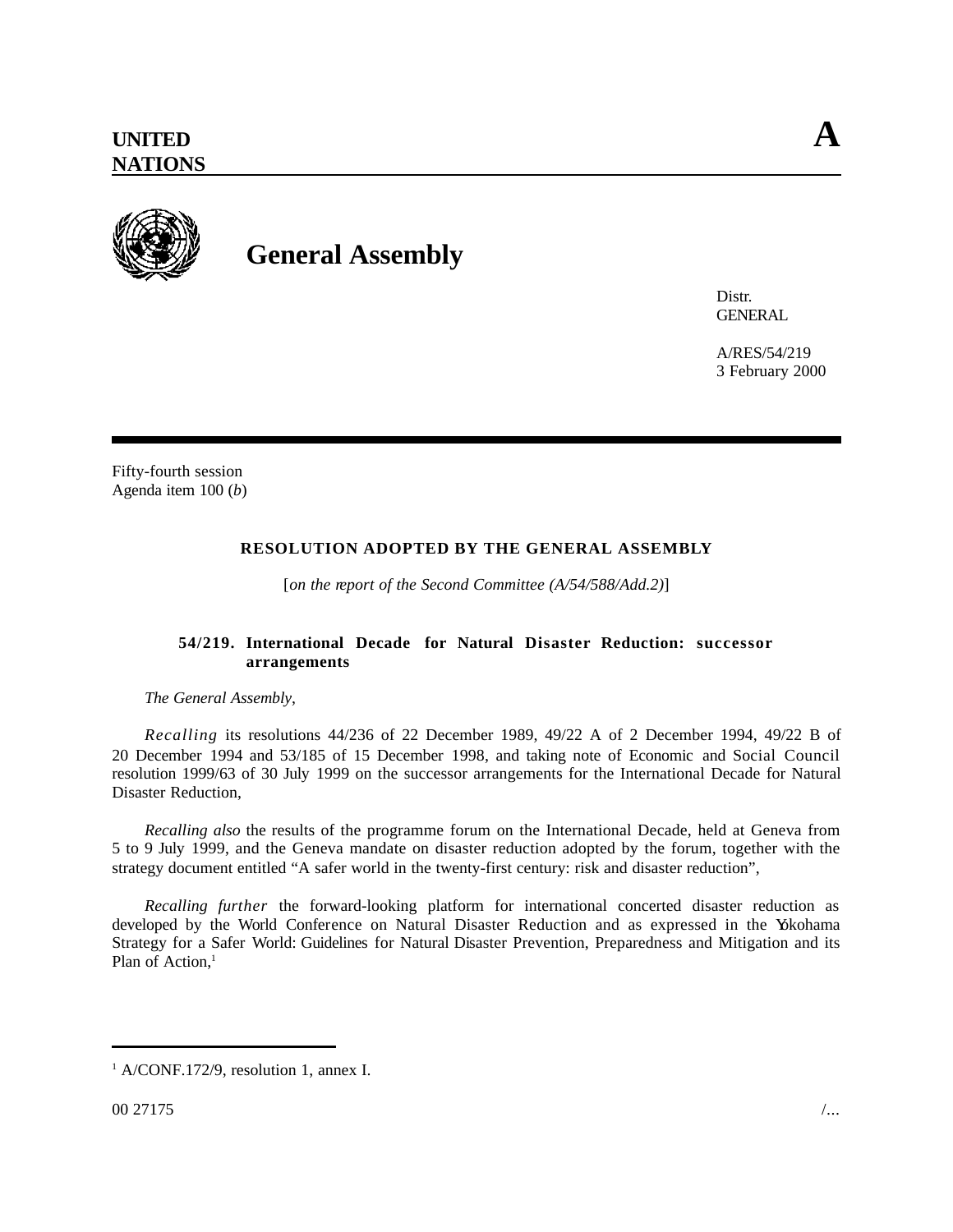A/RES/54/219 Page 2

*Reiterating* that natural disasters damage the social and economic infrastructure of all countries, although the long-term consequences of natural disasters are especially severe for developing countries and hamper their sustainable development,

*Recognizing* the need for the international community to demonstrate the firm political determination required to utilize scientific and technical knowledge to reduce vulnerability to natural disasters and environmental hazards, taking into account the particular needs of developing countries,

*Having considered* the report of the Secretary-General on the implementation of Economic and Social Council resolution 1999/63.<sup>2</sup>

*Noting* the Declaration on Technical Cooperation for the Prevention and Relief of Natural Disasters, adopted by the Rio Group at its thirteenth summit meeting, held in Mexico on 28 and 29 May 1999, as well as the results of the first summit meeting of Heads of State and Government of Latin America and the Caribbean and the European Union, held at Rio de Janeiro on 28 and 29 June 1999,<sup>3</sup>

*Taking into account* the consideration of natural disasters contained in the report of the Third United Nations Conference on the Exploration and Peaceful Uses of Outer Space, held at Vienna from 19 to 30 July 1999,4

1. *Takes note with appreciation* of the reports of the Secretary-General concerning the activities of the International Decade for Natural Disaster Reduction<sup>5</sup> and on the recommendations on institutional arrangements for disaster reduction activities of the United Nations system after the conclusion of the Decade:<sup>6</sup>

2. *Expresses deep concern* at the increasing number and scale of natural disasters, which have resulted in massive losses of life and long-term negative social, economic and environmental consequences for vulnerable societies worldwide, in particular in developing countries;

3. *Endorses* the proposals put forward in the report of the Secretary-General<sup>6</sup> to ensure the swift establishment of future arrangements for disaster reduction as well as functional continuity for the effective implementation of the international strategy for disaster reduction;

4. *Also endorses* the proposal of the Secretary-General to establish an inter-agency task force and inter-agency secretariat for disaster reduction, under the direct authority of the Under-Secretary-General for Humanitarian Affairs, in a flexible manner, for the initial period of the biennium 2000-2001, and to undertake

<sup>2</sup> A/54/497.

 $3$  A/54/448.

<sup>4</sup> A/CONF.184/6.

<sup>5</sup> A/54/132-E/1999/80 and Add.1.

<sup>6</sup> A/54/136-E/1999/89.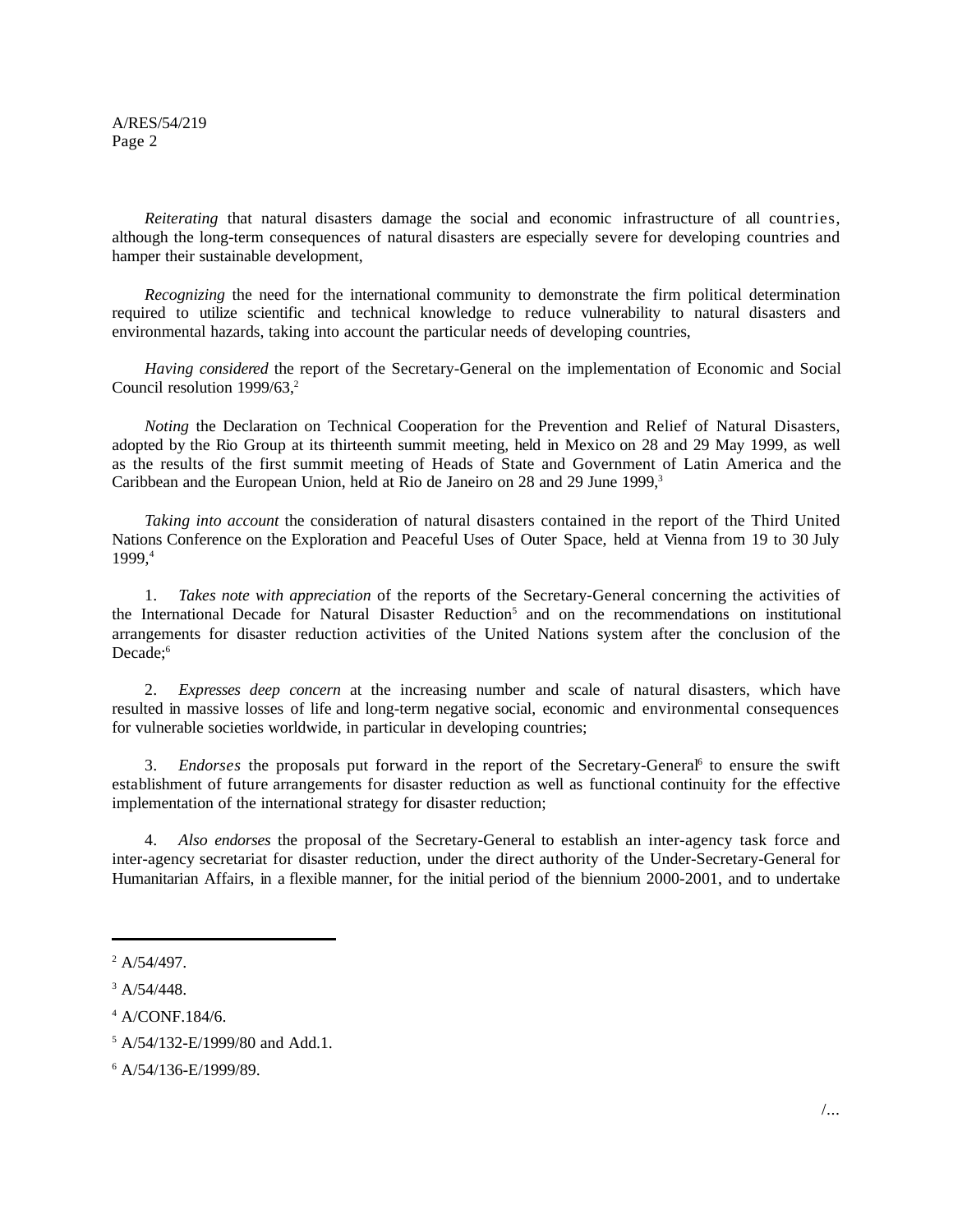a review of these arrangements after the first year of operations with a view to submitting proposals on adjustments;<sup>7</sup>

5. *Decides* to maintain the observance of the International Day for Natural Disaster Reduction on the second Wednesday of October;

6. *Requests* the Secretary-General to establish, from voluntary contributions, a trust fund for disaster reduction to enable the funding of the inter-agency secretariat for disaster reduction and to transfer all assets of the Trust Fund for the International Decade for Natural Disaster Reduction to the new trust fund for disaster reduction, effective 1 January 2000;

7. *Calls upon* Governments to continue to cooperate and coordinate their efforts with the Secretary-General and the Under-Secretary-General for Humanitarian Affairs, the United Nations system, nongovernmental organizations and other partners, as appropriate, to implement and to develop further a comprehensive strategy to maximize international cooperation in the field of natural disasters, based upon an effective division of labour, from prevention to early warning, response, mitigation, rehabilitation and reconstruction, including through capacity-building at all levels, and the development and strengthening of global and regional approaches that take into account regional, subregional, national and local circumstances and needs, as well as the need to strengthen coordination of national emergency response agencies in natural disasters;

8. *Requests* the Secretary-General to solicit the required inputs from Governments, the relevant organizations of the United Nations system and non-governmental organizations in order to optimize further and disseminate listings of organizations of the United Nations system as well as non-governmental organizations that provide civil protection and emergency response at all levels, with updated inventories of available resources, to help during natural disasters;

9. *Also requests* the Secretary-General to optimize further and disseminate through all available channels, including handbooks, the information necessary to guide the international community at large in the effective management of international cooperation in the fields of disaster prevention, early warning, response, mitigation, rehabilitation and reconstruction;

10. *Emphasizes* the urgent need to develop further and make use of the existing scientific and technical knowledge to reduce vulnerability to natural disasters, bearing in mind the particular needs of developing countries, and, in this regard, calls upon all countries to strengthen scientific research and training of experts in universities and specialized institutions and to promote the exchange of information;

11. *Recognizes* the importance of early warning as an essential element in the culture of prevention, and encourages renewed efforts at all levels to contribute to natural hazard monitoring and impact prediction, the development and transfer of technology, capacity-building for disaster preparedness, the detection of natural hazards and the issuance and communication of early warnings, as well as education and professional training, public information and awareness-raising activities, such as the International Conference on Early-

<sup>7</sup> See A/54/497, paras. 11–14.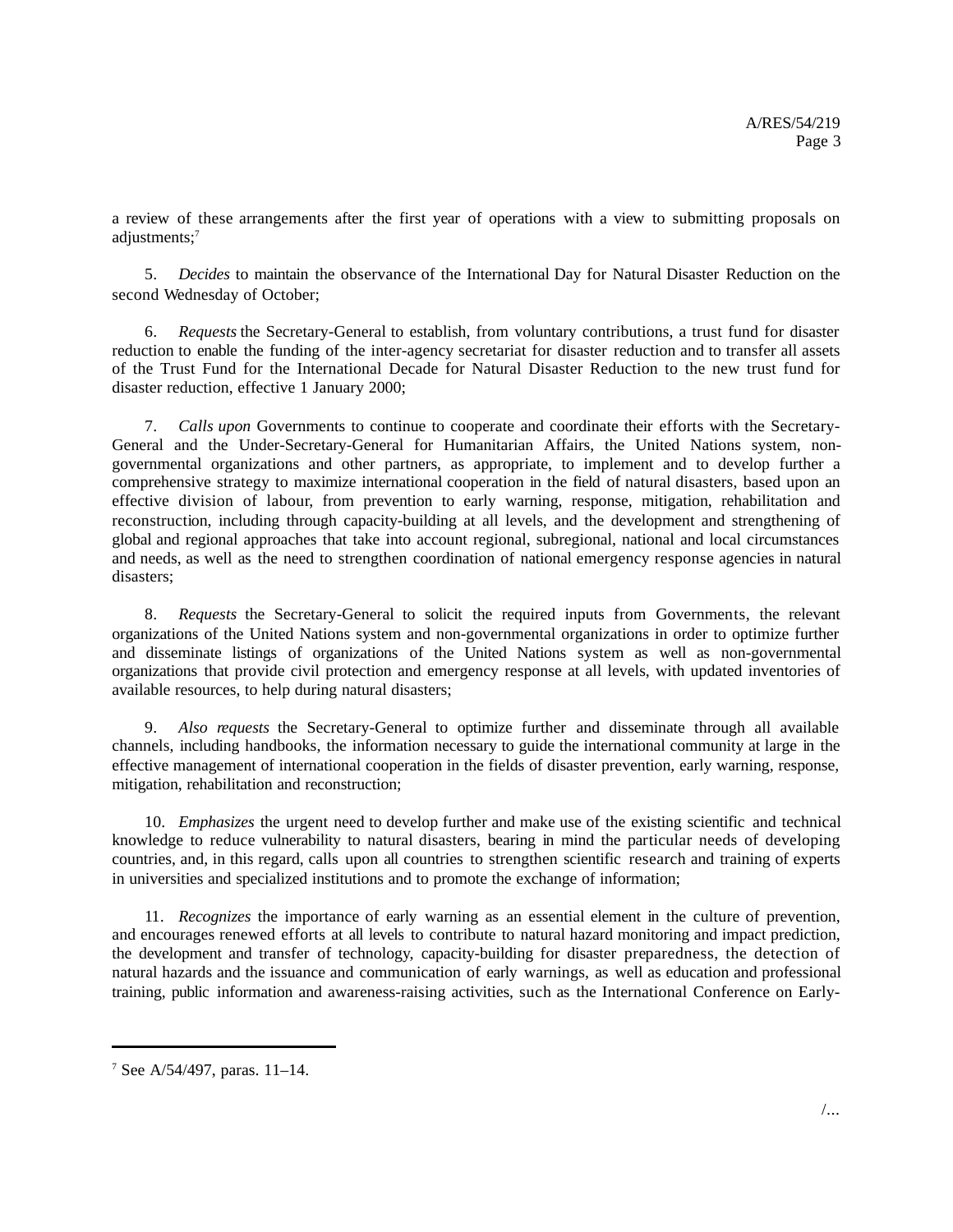A/RES/54/219 Page 4

Warning Systems for the Reduction of Natural Disasters, held at Potsdam, Germany, from 7 to 11 September 1998, to ensure adequate action warnings;

12. *Reaffirms* the need for strengthening an international framework for the improvement of early warning systems and disaster preparedness by developing an effective international mechanism for early warning, including the transfer of technology related to early warning to developing countries, under the auspices of the United Nations, as an integral part of future strategies and frameworks or any arrangements for natural disaster reduction;